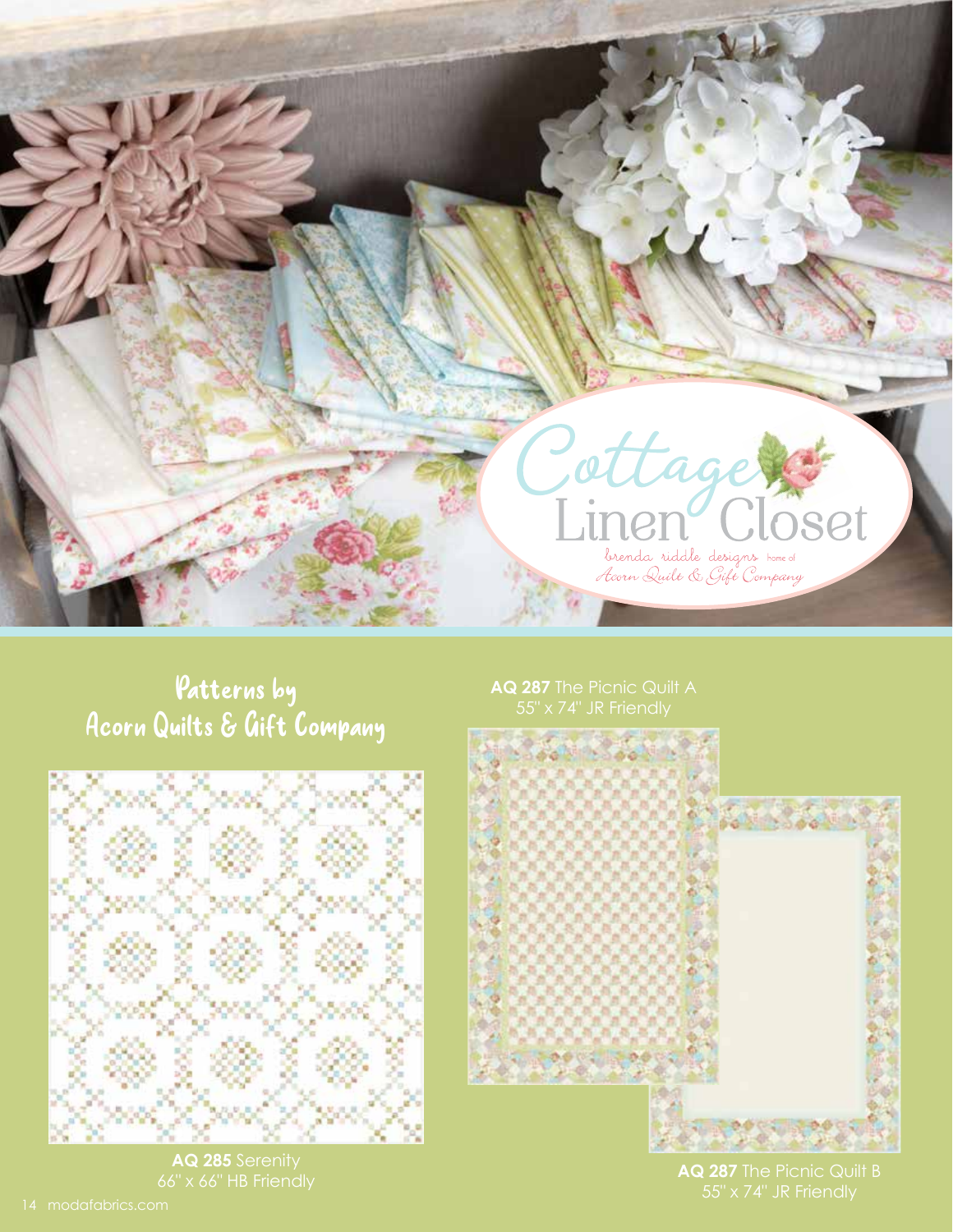Ever since I was a little girl, I have loved the look and feel of old quilts and well-washed floral sheets. Hours spent drying on a clothesline in the fresh air an<sup>d</sup> warm sun, the colors are soft, muted shades of green, fresh sky blue, pebble grey and linen white. They filled the upper shelves of my mother's linen closet.

I invite you to join me in surrounding yourself with the calming colors and inviting vintage-inspired prints of a Cottage Linen Closet.

**JANUARY DELIVERY**<br>Modern FABRICS + SUPPLIES\*

**AQ 286** Sentimental Nines C 90" x 90" JR or LC Friendly

**Contract Contract** 

**B** R

and the sta



**AQ 284** Lily Corners 88" x 88" F8 Friendly

**AQ 286** Sentimental Nines A 66" x 66" JR or LC Friendly

**[Click Here To Shop](https://my.modafabrics.com/shop/s/Brenda_Riddle_Designs/Cottage_Linen_Closet/) This Collection!**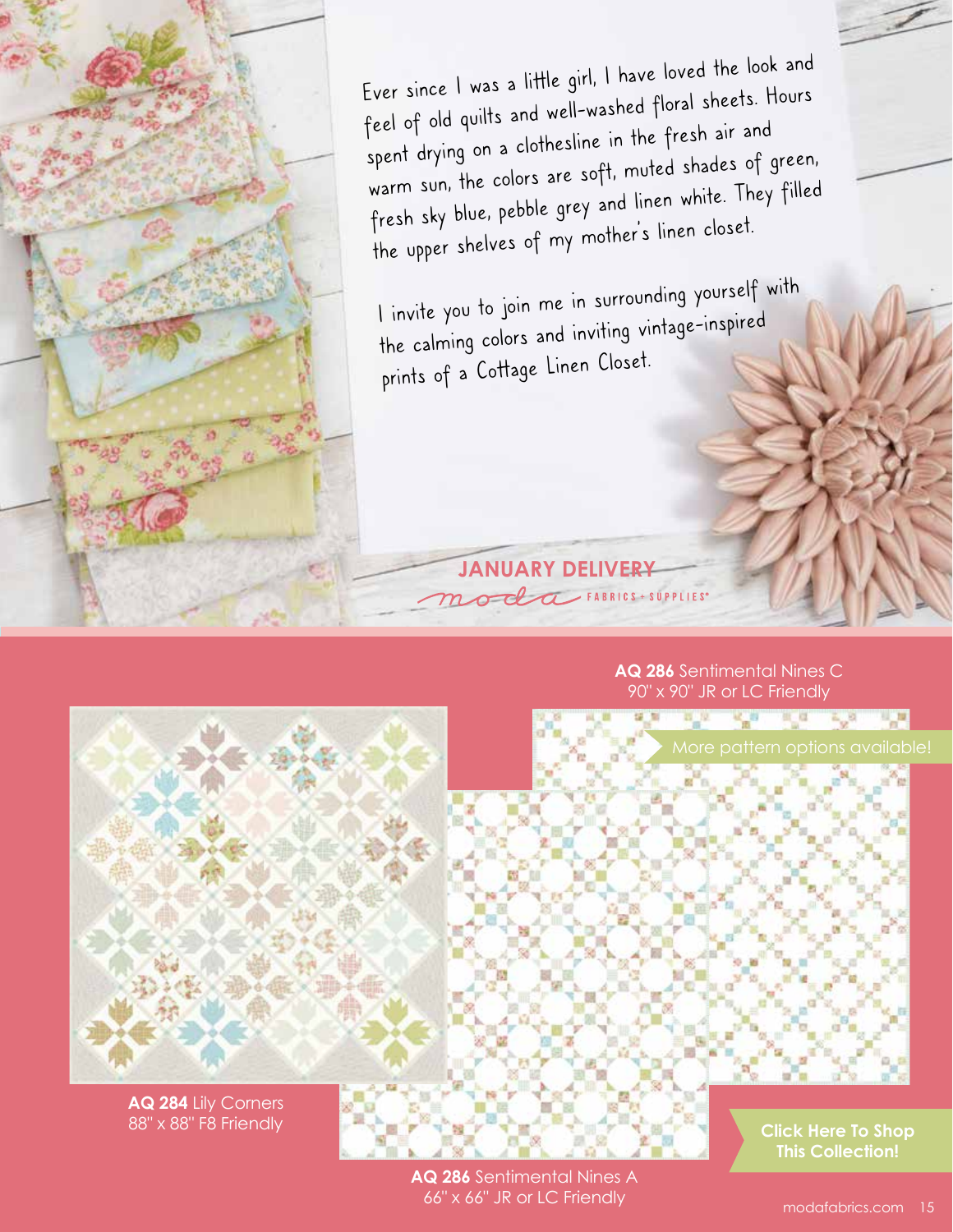## Cottage Linen Closet des Ruiles designes home of